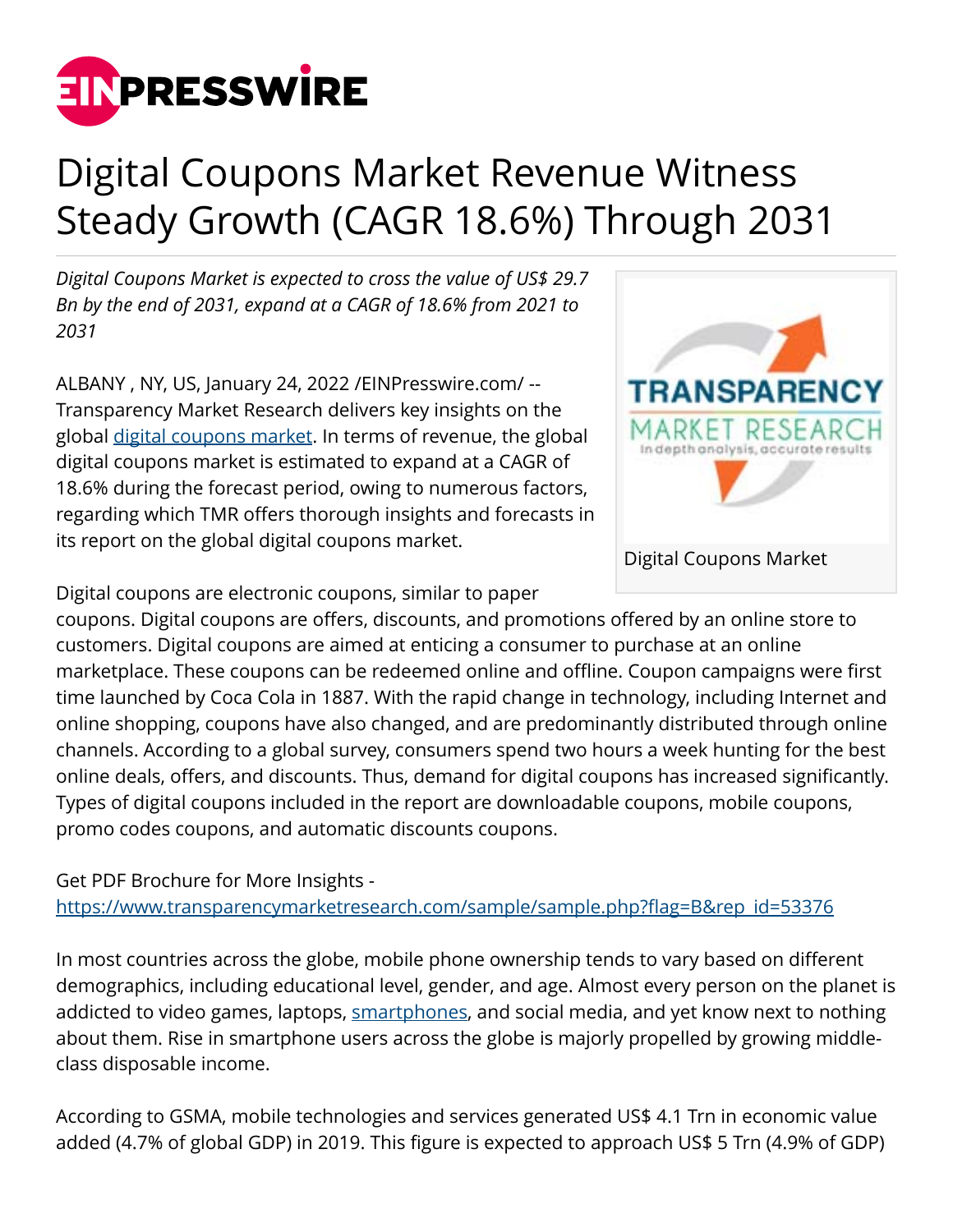by 2024, as countries benefit from increased efficiency and productivity brought about by increased use of mobile services. In the future, 5G technologies are expected to contribute US\$ 2.2 Trn to the global economy.

Smartphone shipments across the globe are primarily driven by growing digitalization and high consumer demand post-lockdown. Global consumers are extensively adopting 5G smartphones even before the launch of next-gen broadband technology in the country. Rise in smartphone users and high Internet penetration due to availability of cheap internet are a few of the many reasons that boost online sales.

Buy an Exclusive Research Report at [https://www.transparencymarketresearch.com/checkout.php?rep\\_id=53376&ltype=S](https://www.transparencymarketresearch.com/checkout.php?rep_id=53376&ltype=S)

## Digital Coupons Market: Dynamics

Growing digitization, rising number of online sales channels, and increasing penetration of smartphones, tablets, and computers are key factors driving the digital coupons market. Additionally, various sectors are increasingly adopting digitized operations and accounting operations due to extensive lockdowns. This, in turn, increases the demand for digital coupons to maintain operations. Hence, growing adoption of digital coupons in the food & beverage and healthcare & beauty sectors is expected to propel the market during the forecast period.

Digital Coupons Market: Prominent Regions

North America is a hub for new technologies and innovation. North America held a dominant share of the global digital coupons market in 2020 due to extensive usage of digital coupons to cater to new digital shopping standards. Moreover, increasing adoption of cloud-based solutions is expected to boost the market. Several new entrants and start-ups have entered the market due to increasing demand for cost-effective digital coupons.

Asia Pacific follows North America, in terms of share of revenue, of the global digital coupons market. Increase in use of mobile coupons in the region is expected to boost adoption of digital transformation in the near future to achieve top-line growth, process digitalization, and for performance management. Rapid adoption of cloud technology has been witnessed in Asia Pacific in the past few years. In the region, large enterprises are expected to adopt digital coupons solutions at a higher rate during the forecast period. Europe offers significant opportunities in the digital coupons market as per the current market scenario. The mobile coupons segment held a major share of the digital coupons market in 2020. It is likely to maintain its dominant position during the forecast period. South America and MEA are expected to be lucrative regions for the global digital coupons market during the forecast period.

Ask for Special Discount on Report – [https://www.transparencymarketresearch.com/sample/sample.php?flag=D&rep\\_id=53376](https://www.transparencymarketresearch.com/sample/sample.php?flag=D&rep_id=53376)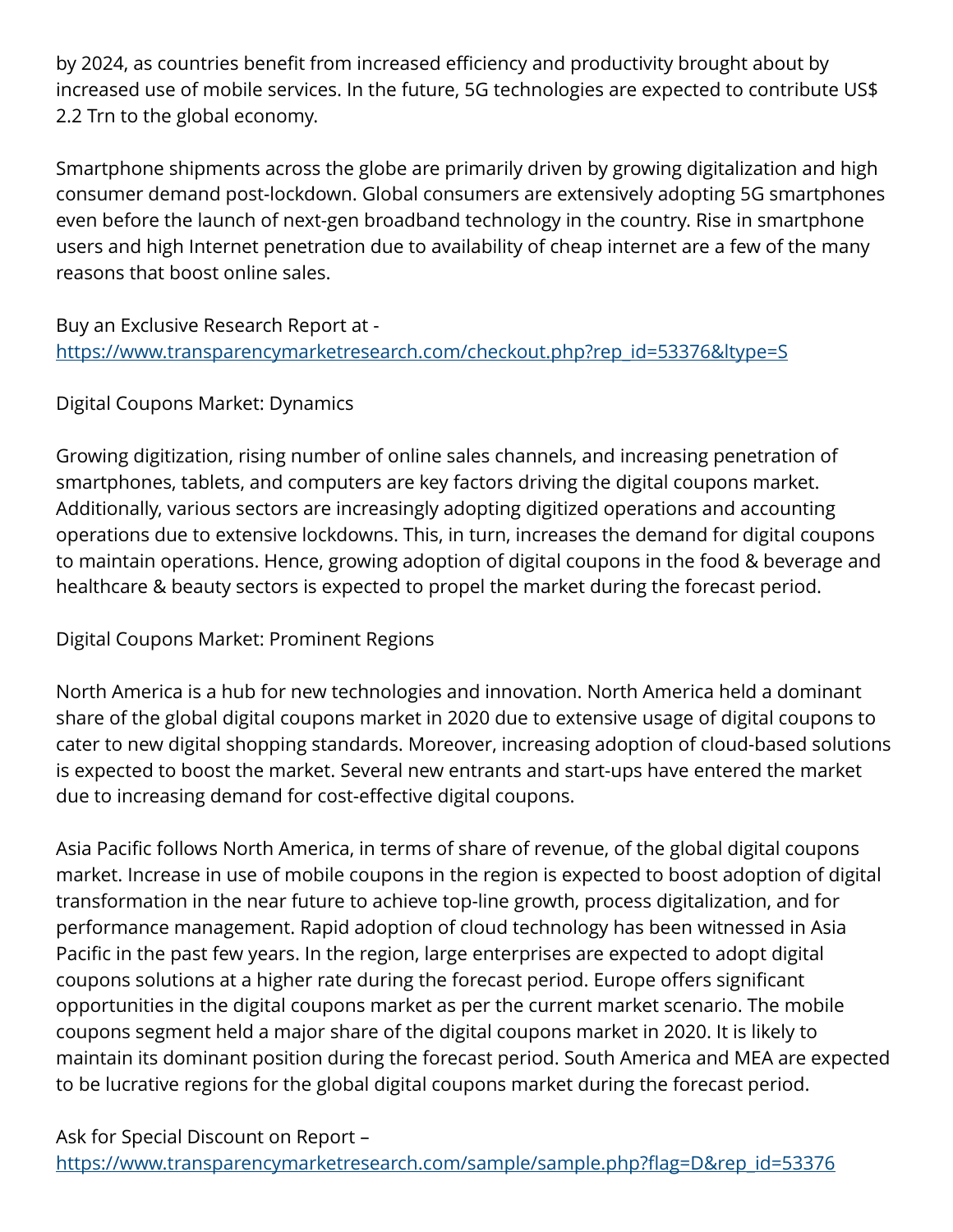## Digital Coupons Market: Key Players

Key players operating in the global digital coupons market are Coupons.com, Groupon, Inc., The Kroger Co., ShopAtHome.com, Savings.com, Inc., Hip2Save.com - Hip Happenings, LLC, JustSave Foods, Payless, Ulta Beauty, Inc., Coupon Dunia, Amazon.com Inc., Flipkart Private Limited, Quotient Technology Inc., RetailMeNot Inc., Slickdeals, LLC, etc.

Rise of Digital Coupons Campaigns

Digital coupons are convenient, cost-effective, and efficient from a customer perspective. Businesses across the globe are validating their customers by rewarding them with a coupon.

Digital/discount coupon campaigns of marketers are largely through social media, emails, text messages, etc., to make a success of the brand and improve sales. Coupon campaigns offer various brand benefits such as attracting new customers, increasing sales volume, encouraging customers to return, promoting a product, trail a new product, promoting customer loyalty, customer retention, increasing customer engagement, building brand image, and increasing brand awareness.

Digital coupons not only serve the purpose of discounts and deals but also help businesses to capture more customers, catch the attention of people who are price-conscious, retain old ones, expand the customer base, and increase the overall value of customers

Digital coupons play a vital role in attracting customers and make the brand popular among endusers without huge investments. Moreover, digital coupon campaigns enhance the involvement of customers in shopping.

Hence, rise in adoption of coupon campaigns by marketers is expected to propel the market during the forecast period

Explore Latest Reports by TMR:

Smart Camera System Market - [https://www.prnewswire.com/news-releases/smart-camera](https://www.prnewswire.com/news-releases/smart-camera-system-market-to-expand-due-to-increasing-focus-on-leveraging-big-data-iot-for-enhanced-monitoring-tmr-study-301466288.html)[system-market-to-expand-due-to-increasing-focus-on-leveraging-big-data-iot-for-enhanced](https://www.prnewswire.com/news-releases/smart-camera-system-market-to-expand-due-to-increasing-focus-on-leveraging-big-data-iot-for-enhanced-monitoring-tmr-study-301466288.html)[monitoring-tmr-study-301466288.html](https://www.prnewswire.com/news-releases/smart-camera-system-market-to-expand-due-to-increasing-focus-on-leveraging-big-data-iot-for-enhanced-monitoring-tmr-study-301466288.html)

## About Us

Transparency Market Research is a global market intelligence company, providing global business information reports and services. Our exclusive blend of quantitative forecasting and trends analysis provides forward-looking insight for thousands of decision makers. Our experienced team of Analysts, Researchers, and Consultants, use proprietary data sources and